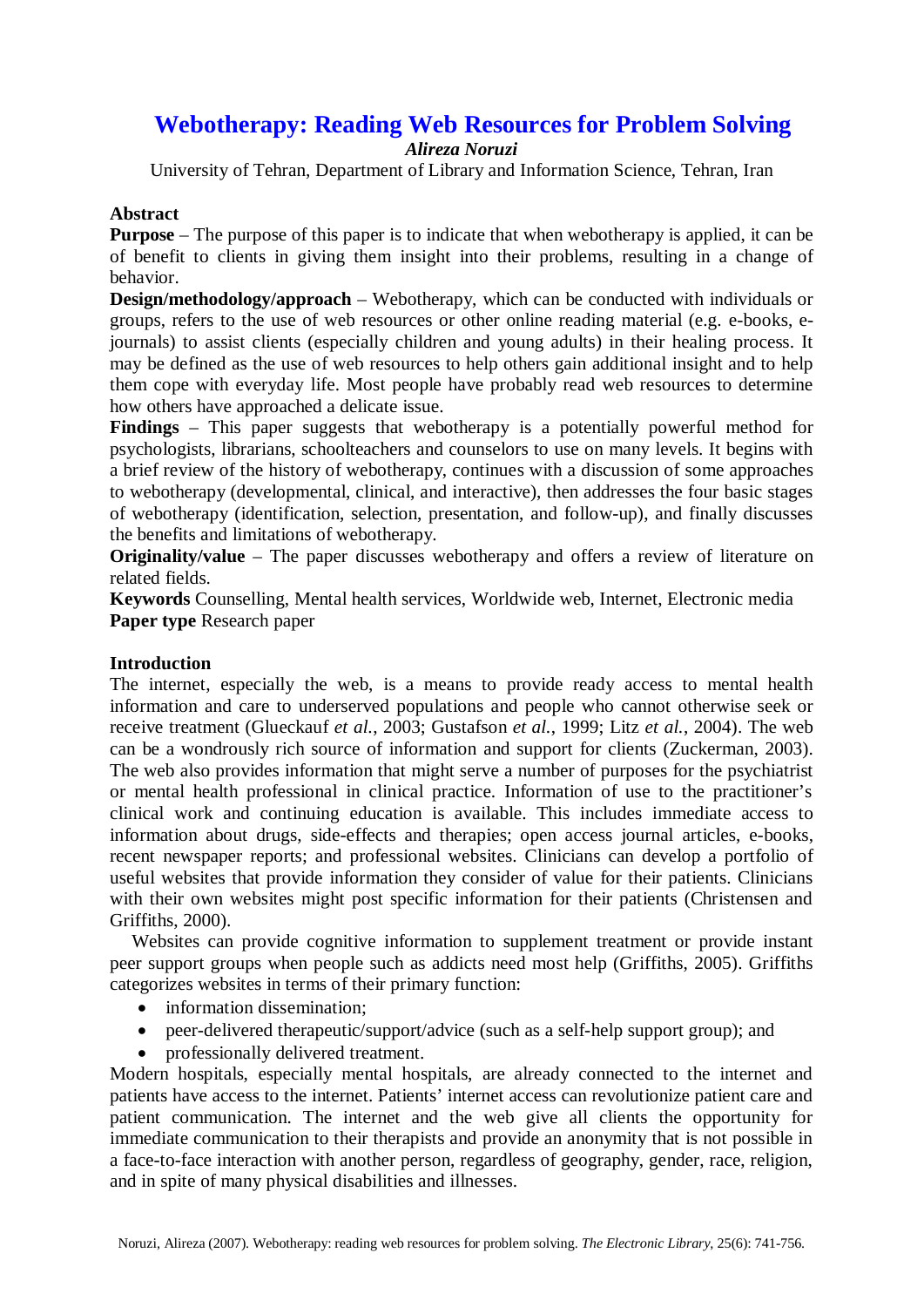Online therapy is growing and appears to be growing at exponential rates. Some therapists have claimed that internet therapy is an oxymoron, because psychotherapy is based upon both verbal and non-verbal communication (Griffiths, 2005; Segall, 2000). Online mental health service delivery is under way and is likely to expand in the future (Norcross *et al.*, 2002). Clients can connect to the world and find others like themselves. There are online self-help organizations, medical doctors, and self-help groups for alcohol and drug problems and sexual abuse throughout the world. Self-help organizations and non-profit websites (e.g. [www.mentalhealth.com](http://:@www.mentalhealth.com/) and [www.metanoia.org\)](http://:@www.metanoia.org)/) attempt to provide quality mental-health services via the web. As an example, Pehrsson and McMillen (2006a) seek to facilitate access to quality child and adolescent bibliotherapy literature by linking other book review sources in an online project which seeks to:

- evaluate materials for bibliotherapeutic work with children and adolescents;
- find evaluated books for certain age groups and issues; and
- learn more about the use of books in therapy.

The term "webotherapy" is derived from two words – web (i.e. worldwide web), and the Greek *therapeia* (healing, to serve or help medically, to attend medically) – and designates a form of supportive psychotherapy. It can be defined as the use of selected reading resources for therapeutic adjuvants or purposes in the treatment of mental and nervous disorders. Webotherapy is a mode of communication. Web resources, e-books and e-journals are media used to assist in establishing a means of communication and in reinforcing the therapeutic climate of treatment programs (Noruzi, 2006). In this paper, various definitions of webotherapy are examined.

Webotherapy is sharing web resources with the intent of helping the client deal with a personal problem. However simple this definition may seem to be, the practice of webotherapy is difficult to describe, defend, or debate. Webotherapy involves reading and processing online literature that the "webotherapist" (defined as any qualified professional who is using the web as a medium for practice) has carefully chosen to help the client understand the societal influences that impact his or her personal experiences and to grow in self-awareness. Clinical psychologists, mental health professionals, counselors, and librarians often assign literary resources to help individuals with psychological needs (Sullivan and Strang, 2003).

The point of webotherapy is to provide the clients with models for effective coping and problem-solving. For example, recommending appropriate web resources and e-books (fiction or non-fiction) for clients experiencing personal problems (e.g. drug abuse, addiction or bereavement) in the expectation that accounts of fictional character coping with similar situations and difficulties will help clients to find out an adequate solution. Thus, webotherapy is a guided reading approach, which helps clients gain insight, understanding of the self and environment, focus attention outside the self, provide relaxation and diversion, find solutions to problems, or learn from others.

One of the underlying assumptions of webotherapy is that the act of reading itself is a naturally interactive process. By placing himself or herself in the shoes of a story's major characters, goes the notion, the client can extrapolate from their experiences and apply their ways of dealing with their fictional characters' ups and downs to his or her own life. Maybe, maybe not – but sometimes the mere act of absorbing top-notch literature can have a positive effect. Anyone who reads good writing has experienced the feeling of uplift and reassurance that comes from consuming a delicious slice of prose (Bowen, 2000).

The idea of healing through books is not a new one – it can be traced far back in history, from the days of the first libraries in Greece. The use of books in healing, however, has been interpreted differently by classical scholars, physicians, psychologists, social workers, nurses, parents, teachers, librarians and counselors. There is, in fact, confusion in determining the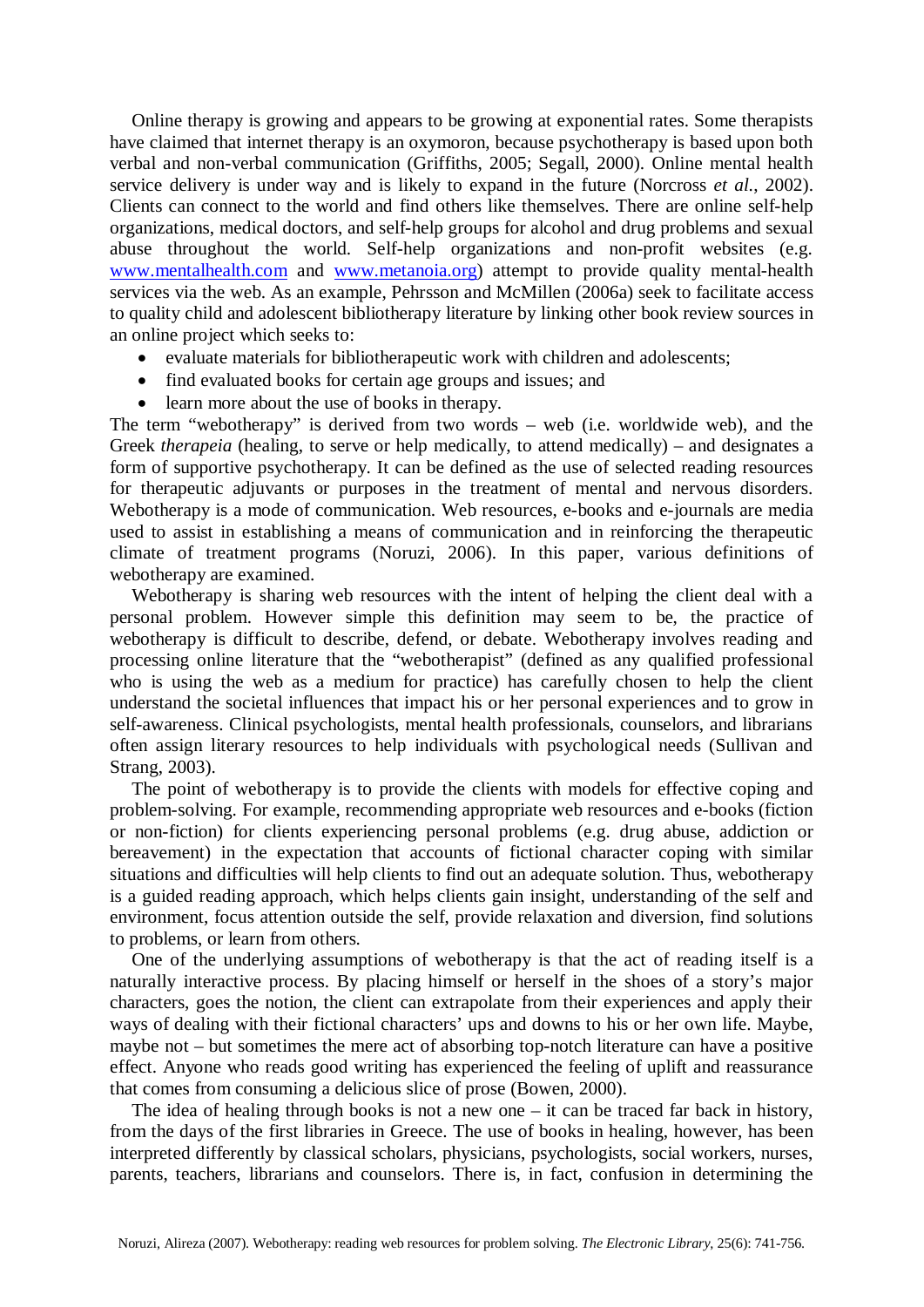dividing line between reading guidance and bibliotherapy (Smith, 1989). And the vast amount of professional literature that is available on bibliotherapy naturally mirrors the point of view of the helping professional who wrote it and the field in which he or she is an expert (Aiex, 1993).

The purpose of this paper is to indicate that when webotherapy is applied, it can be of benefit to clients in giving them insight into their problems, resulting in a change of behavior.

#### **Definitions of webotherapy**

Webotherapy is the employment of web resources, e-books and e-journals and the reading of them in the treatment of mental and nervous diseases and disorders. Webotherapy or "internet therapy" is the modern alternative to bibliotherapy self-help treatments. "The term self-help is misleading. It implies that people are involved in an effort to help only themselves, where in fact a defining feature of self-help groups is that people help one another" (King and Moreggi, 1998). Self-help can frequently accelerate or enhance treatment outcome. Self-help can empower a client to greater problem-solving independence. Self-help materials can also enrich themes developed in psychotherapy by using complementary media such as the internet and books. The most contemporary and prolific source for self-help material is undoubtedly the internet, and especially the web (Scogin, 2003a). Literature has long been recognized as having therapeutic value, as in bibliotherapy, where reading is used as an adjunct to psychotherapy (Campbell, 1989).

Webotherapy developed out of the librarian tradition with its emphasis on recommended readings for particular problems or concerns. Here, reading material distributed via e-mail exchanges, online forums, discussion groups, chat rooms, instant messaging, audio-video connections, video-conference/video teleconferencing, websites, weblogs, online newspapers, and open-access journals on the web is used to help solve personal problems or for psychiatric therapy (the use of web resources to help children and adolescents cope with emotional problems or mental illness). Some psychologists and librarians may defend the practice of webotherapy as a rich and sensitive strategy for supporting the new Net generation of children through the difficult process of growing up.

Webotherapy is also the use of fiction and non-fiction web resources, e-books and ejournals to help people solve problems or adjust behavior (e.g. drug and alcohol abuse, smoking, autism, behavior disorders, substance abuse, communication disorders, dysgraphia, dyslexia, emotional disturbance, socio-emotional difficulties, grief and loss, obesity, anxiety and mood disorders, relationship or family problems, the death of a loved one, separation and divorce, social phobias, stress, agoraphobia, etc.). It is the process of dynamic interaction between the personality of the reader and literature as a psychological field which may be used for personality assessment, adjustment, growth, clinical and mental hygiene purposes.

Briefly, webotherapy is:

- healing through web resources;
- reading web resources, e-books and e-journals to solve and better understand personal problems; and
- mutual sharing of literature to structure interaction between a facilitator and a participant to facilitate personal development or problem resolution through web resources.

Multiple terms found in the literature virtually synonymous with the concept of webotherapy are web counseling, web guidance, web psychology, web therapeutics, e-therapy, internet therapy, online therapy, e-mail therapy, and cybertherapy. However, reading through several different articles about internet therapy (e-therapy), it is immediately evident that different authors use the same term to describe different activities with different kinds of clients.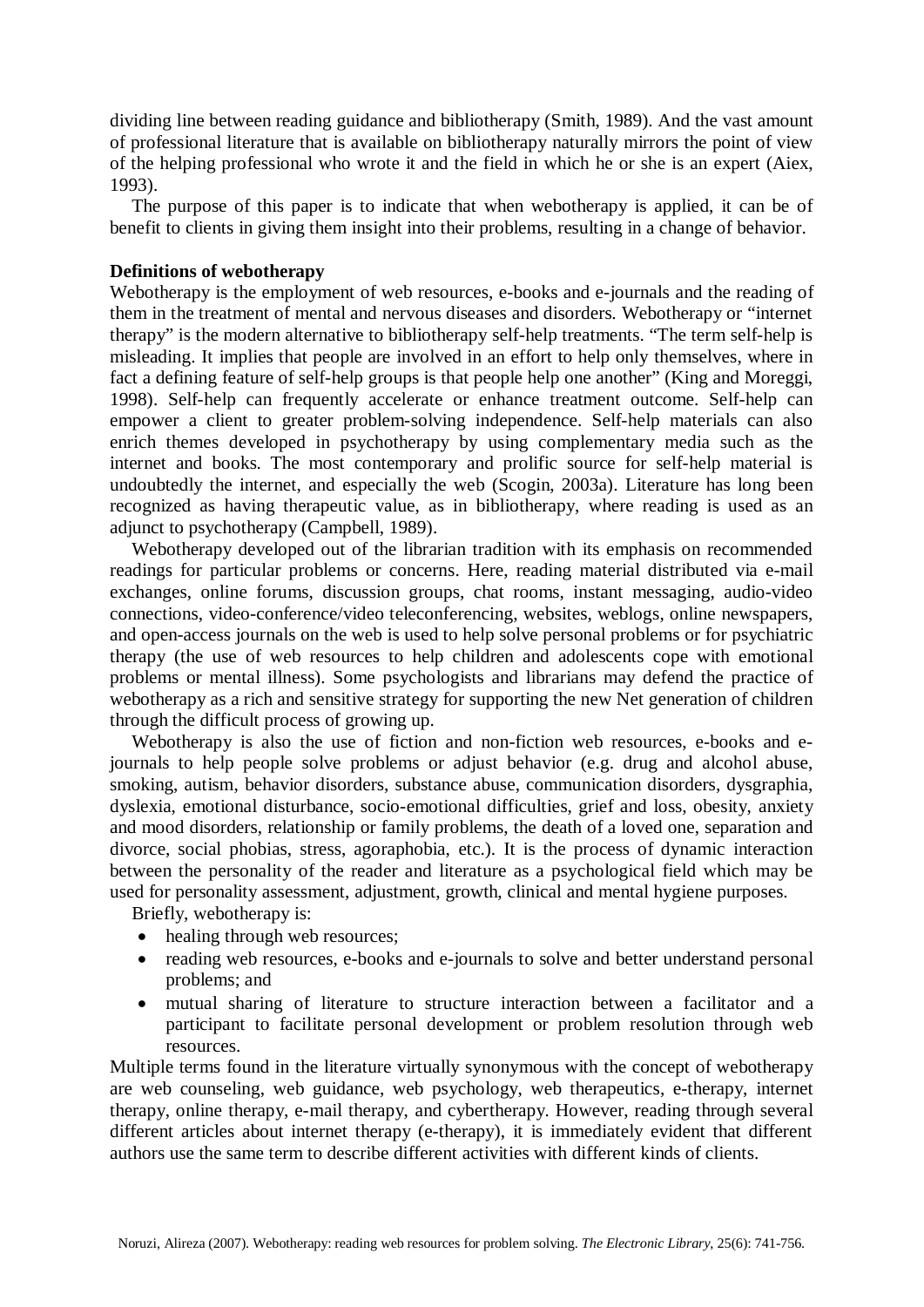### **Literature review**

The word "webotherapy" is derived from "bibliotherapy", i.e. the use of books to help patients. Webotherapy is a recent development when contrasted with the long history of therapists delivering treatment via letters, telephone (e.g. Haas *et al.*, 1996; Padach, 1984; Wiederhold *et al.*, 2000), e-mail (Andersson and Kaldo, 2004; Carlbring and Andersson, 2006; Carlbring *et al.*, 2006; Eysenbach and Diepgen, 1998a; Murphy and Mitchell, 1998; Stofle, 2001; Strijm *et al.*, 2000) and bibliotherapy.

A review of the literature in medicine, mental health and education finds bibliotherapy applied therapeutically to an astounding range of problems and issues. These include aggressiveness, adoption/foster care, diversity awareness/valuation, addictions, chemical dependency, divorce, separation and loss, family dissolution, family violence, cultural awareness and ethic identity, death and dying, giftedness, grief and loss, conflict resolution, child abuse/neglect, physical abuse and domestic trauma, dispute resolution, clinical depression, talented and gifted children, homelessness, nightmares, night terrors, obsessivecompulsive disorder and self-destructive behavior (Pehrsson and McMillen, 2005, 2006a, b).

Carlbring and Andersson (2006) argue that there now seems to have been a shift toward using the web (Zuckerman, 2003) to inexpensively administer self-help treatment instructions, in combination with some sort of text-based human interaction (e.g. e-mail). Carlbring and Andersson (2006) state that internet therapy ("interapy") can be divided into four categories:

- (1) self-administered therapy or pure self-help;
- (2) predominantly self-help (i.e. therapist assesses and provides initial rationale, and teaches how to use the self-help tool);
- (3) minimal contact therapy (i.e. active involvement of a therapist, though to a lesser degree than traditional therapy); and
- (4) predominantly therapist-administered therapy (i.e. regular contact with therapist for a number of sessions, but in conjunction with self-help material; Scogin, 2003b).

The results of a current study (Carlbring *et al.*, 2006) indicate that internet-based self-help plus minimal therapist contact via e-mail is a promising new treatment approach for people suffering from *social phobia*. Specifically, the treated participants achieved significant improvement on measures of social anxiety, fear, avoidance, depression and general anxiety.

Tate and Zabinski (2004) argue that "the constant availability of online support may decrease some clients' interest in face-to-face psychotherapy, as ease of use and accessibility of the Internet may become a more attractive alternative to more traditional methods of support".

However, Wantland *et al.* (2004) conclude that "there is substantial evidence that use of web-based interventions improve behavioral change outcomes. These outcomes included increased exercise time, increased knowledge of nutritional status, increased knowledge of asthma treatment, increased participation in healthcare, slower health decline, improved body shape perception, and 18-month weight loss maintenance".

The use of internet self-help therapy as a means to treat tinnitus is reviewed by Andersson and Kaldo (2004). They note that there are very few psychotherapists who know how to treat tinnitus, and thus dissemination of therapy for this disorder is particularly important. They conclude that "Internet-based self-help treatment does not suit all patients, and we could present cases for which the treatment did not work as well". In their work, Christensen *et al.* (2002) have shown that "web sites are a practical and promising means of delivering cognitive behavioral interventions for preventing depression and anxiety to the general public".

Study participants who received the internet-based treatment reduced their tinnitus-related symptoms – including depression, anxiety, distress and annoyance – to a greater extent than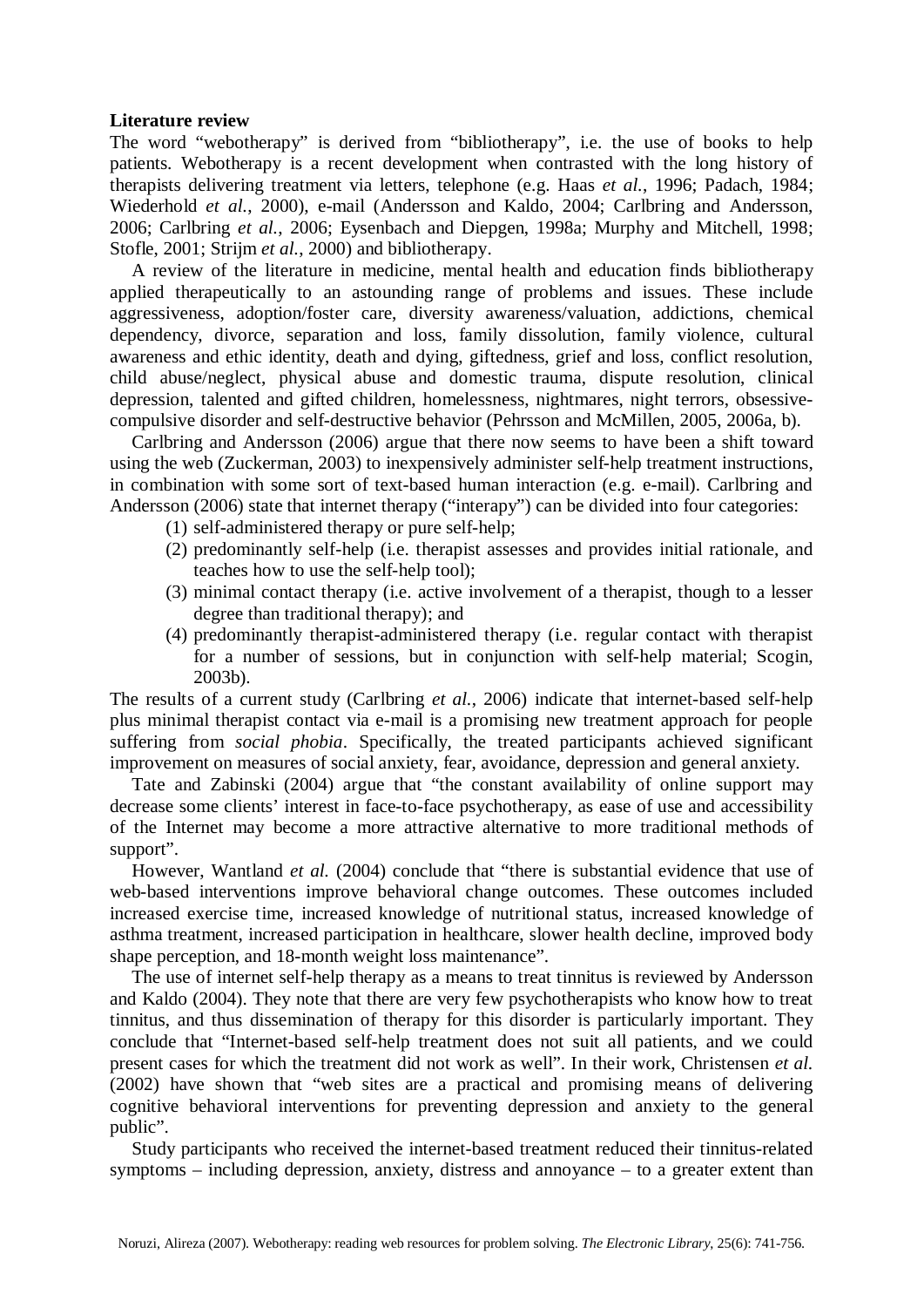the control group (Andersson *et al.*, 2002). However the results were not dramatic: less than a third of the participants treated achieved substantial improvement in their symptoms (50 percent). But even without substantial improvement, "our impression from e-mails is that a majority of completers found the treatment to be beneficial" (Andersson *et al.*, 2002). They suggest that "in order to be able to determine if the Internet can be used more regularly, there is a need to compare Internet treatment with ordinary treatment within the same study".

Kelly *et al.* (2002), in a study focused on Usenet groups, argued that newsgroups may be used by non-professionals and offer a forum for the exchange of experiences, advice and opinions from fellow patients with diabetes, their relatives or indeed anyone interested enough to visit the group. But there is a risk that patients may take a short cut to use websites rather than obtaining professional advice from medical practitioners. However, such risks should not be overstated, as there is little evidence to suggest that patients use the internet as an alternative to consultation with medical practitioners. Finally, they argue that these concerns may be matched by the positive benefits identified from the newsgroup, which include encouragement that other patients have coped with a similar problem, and the ability to share humour and express frustration at the perceived inadequacy of professional advice. These researchers conclude that, while it is clear that there is a need for mutual support and sharing of information between patients, it is important that this information is accurate and sensible (Eysenbach and Diepgen, 1998b).

An advantage of webotherapy is the ability to use the power of the internet to feed relevant supplementary material to clients quickly and easily. Links to informational web resources, video clips, documents, and assessment tools are readily supplied via all online therapy modalities.Whereas traditional therapy takes place in the therapist's office, limiting the therapist to whatever resources he or she has on the bookshelf, online therapy always takes place in a context with limitless resources (Grohol, 2000; Rochlen *et al.*, 2004).

While an increasing body of research suggests that the field of e-therapy shows promise, many practitioners are sceptical or at least unconvinced of its potential benefits (Cottrell, 2005). In a survey of 329 therapists accredited with the British Association of Behavioural and Cognitive Psychotherapists, only 1 percent said they used e-therapy as an alternative to patient-therapist contact, two principal obstacles being the need to find out more about treatments, and to receive training in their use (Whitfield and Williams, 2004). In another study, Strom *et al.* (2004) conclude that the internet has the potential to serve as a medium for psychological treatment of insomnia.

On the other hand, Castelnuovo *et al.* (2003) state that "in e-therapy the focus of the treatment does not shift into technology but remains on the traditional process of psychotherapy. The traditional setting could move into a virtual or synthetic environment without affecting the basic principles and phases of treatment". They also argue that "although the main problem for the success of e-therapy is organizational rather than technical, there are technological limitations that need to be considered, such as insufficient image quality, low framing rate, flickering and delays that make working in front of a video terminal unattractive, and fatigue. However, the quality of technology in this area is increasing while costs are falling. [. . .] For the success of e-therapy applications, widespread access to the Internet is also required".

Zabinski *et al.* (2003) listed advantages, disadvantages, and safeguards for internet interventions. They state that "the Internet provides the unique possibility of an anonymous and confidential forum for participants to be able to examine and discuss weight and shape concerns, explore difficult emotions and seek support from others on-line, without the appearance-related pressure and self-consciousness typically associated with face-to-face interactions", and conclude that "the advantages of computerized programmes and their positive results make the Internet a promising approach for eating disorder prevention".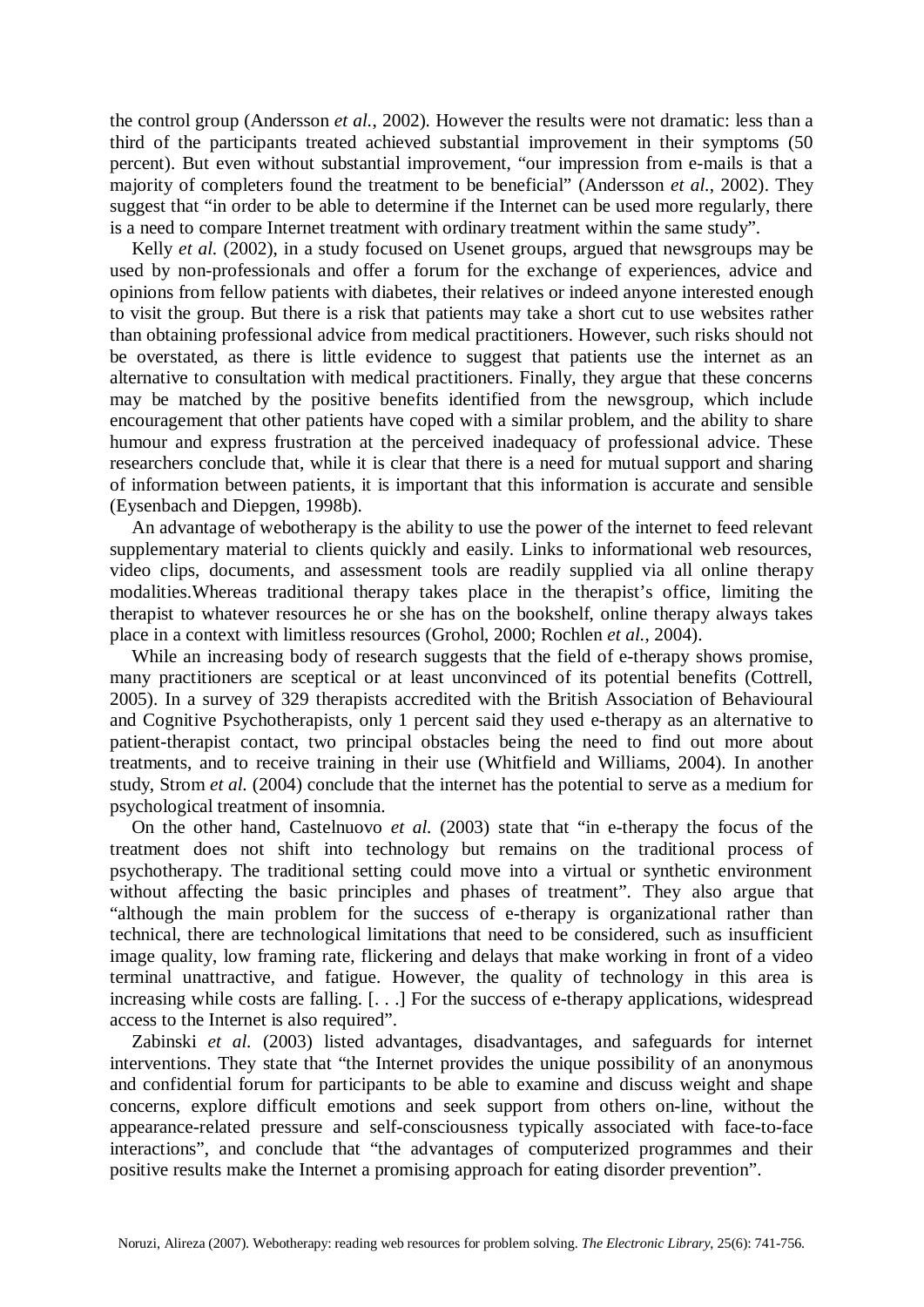Defining online therapy (e-therapy) as "a new type of psychotherapy", Grohol (2001) notes that "it is simply not psychotherapy transplanted online no more than telephone interventions are simply psychotherapy transplanted to the telephone, crisis intervention is psychotherapy done quickly, or play therapy is psychotherapy done with toys. [. . .] Online therapy uses the *richness of language* to help bring about change in the client's life. Language, whether it be written or oral, is the core component of communication. [. . .] Online therapy *reaches out to the majority of people who would never seek professional mental health services*". Grohol (2001) goes on to posit that "online therapy is *potentially more secure, confidential, and private* than traditional face-to-face therapy. Because of the unique qualities of the e-therapy, therapeutic change can take place in an anonymous or pseudonymous context. [. . .] Online therapy can be a *more powerful, quicker change agent than traditional psychotherapy*".

An earlier study by Zabinski further supports internet-based interventions, which can be feasibly delivered and can achieve improvements in unhealthy attitudes regarding body shape and weight. Given that the intervention can be easily and inexpensively disseminated, it may be an appropriate first line of treatment in a stepped-care approach for the large number of women with body image concerns (Zabinski *et al.*, 2001). Web resources and educational information which therapists have either located or actually created on the web can be shared directly with clients. Clients with hearing impairments can participate in text-based chat counselling sessions, and blind clients who might not otherwise get services can use audio applications (Kirk, 1997).

The results of a survey  $(n = 52)$  of people who used online self-help groups seems to support the hypothesis that people are using these groups as an adjunct to their efforts in recovery from various disorders. Because, it makes another great "opportunity to share experiences with others" with "the convenience of being in your own home". Nearly half the sample cited "the variety of the participants" as being one of the most beneficial values gained from being involved the group (Dubin *et al.*, 1998).

The purposes of webotherapy like bibliotherapy are diverse:

- to rebuild thought structures;
- $\bullet$  to impart information;
- $\bullet$  to refocus the emotions;
- $\bullet$  to provide insight;
- to stimulate discussions about problems:
- $\bullet$  to redirect the will:
- to communicate new attitudes and values:
- $\bullet$  to teach new solutions to problems;
- to enhance self-esteem; and
- to furnish relaxation and diversion (Cronje, 1993).

Bibliotherapy, though, as a type of brief intervention in which patients receive written materials on the harmful effects of alcohol and guidelines for reducing drinking, has been found to reduce alcohol consumption and associated problems according to Sanchez-Craig *et al.* (1989). These interventions represent a potentially powerful and cost-effective tool for the early treatment of heavy drinkers identified in a variety of settings. Therefore, webotherapy can effectively play the role of bibliotherapy. In fact, the first documented use of bibliotherapy as an intervention technique was recorded in 1840 (Afolayan, 1992). And in 1916, the term "bibliotherapy" was used in a published article in *The Atlantic Monthly* to describe the process of presenting books to medical patients who needed help understanding their problems (Crothers, 1916).

The main difference between the present study and the previous studies cited above is that this study suggests the web as an adjunct or the modern alternative to bibliotherapy, while the previous studies consider the internet as an alternative to traditional psychotherapy.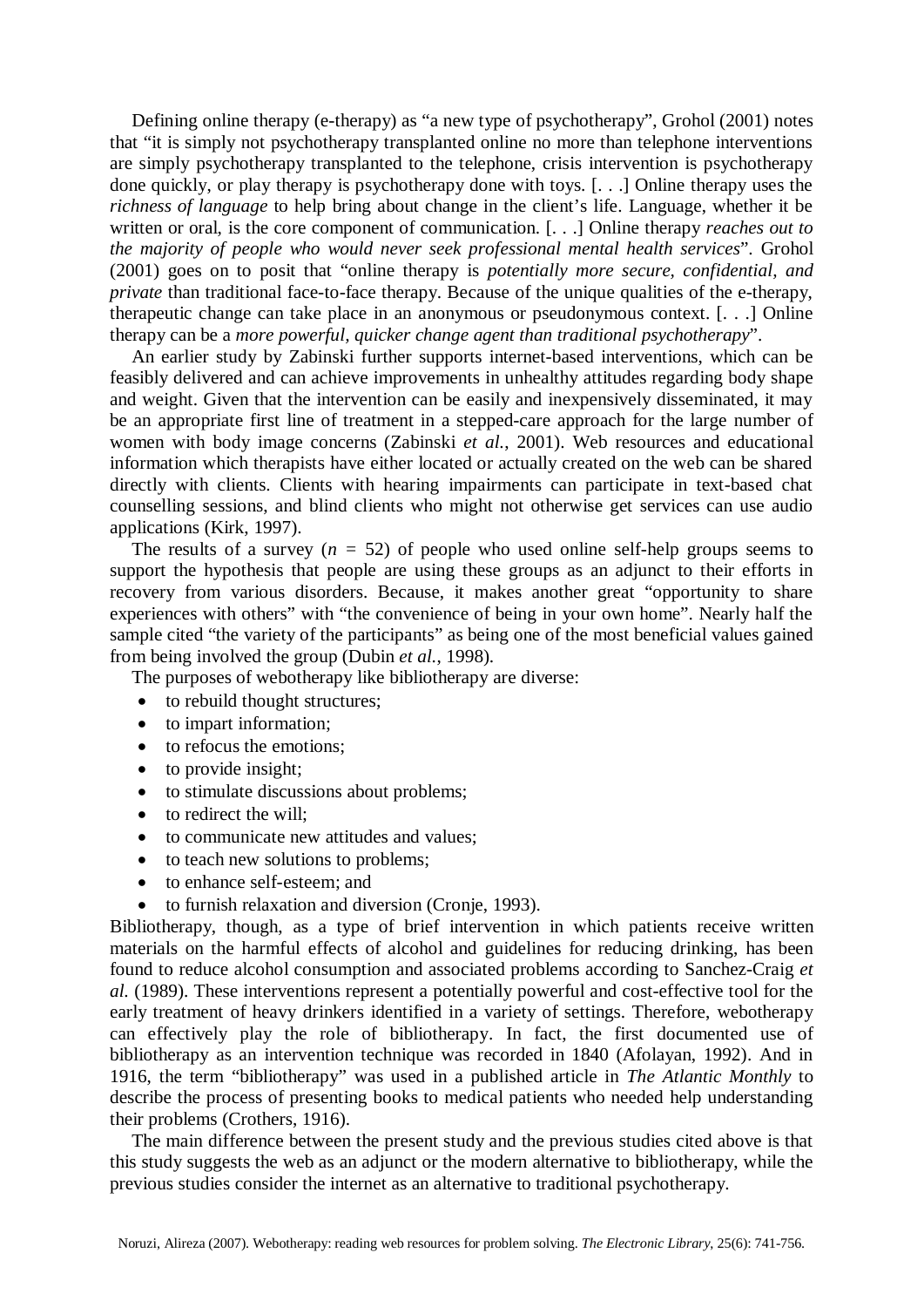# **The purposes of webotherapy**

Many of us may use web resources and webotherapy for various reasons:

- to help us make important personal decisions;
- $\bullet$  to provide information about problems, diseases, etc.;
- $\bullet$  to provide insight into problems and stimulate discussion about possible solutions;
- to create an awareness that there are alternatives and to take advantage of the ways that others have dealt with similar problems;
- to find an online family counselor; or
- to consult an online psychologist.

Webotherapeutic intervention may also be undertaken for many reasons:

- $\bullet$  to develop an individual's self-concept;
- to increase an individual's understanding of human behavior or motivations;
- $\bullet$  to foster an individual's honest self-appraisal;
- $\bullet$  to provide a way for a person to find interests outside of self;
- to relieve emotional or mental pressure;
- $\bullet$  to show an individual that he or she is not the first or only person to encounter such a problem;
- to show an individual that there is more than one solution to a problem;
- $\bullet$  to help a person discuss a problem more freely;
- $\bullet$  to help an individual plan a constructive course of action to solve a problem (Aiex, 1993);
- to develop personal and social judgment;
- $\bullet$  to improve tolerance for ambiguity and accuracy in perceiving self and others;
- to identify and overcome overpowering emotions;
- to increase coping skills and adaptive functions;
- $\bullet$  to reduce negative emotions, such as anxiety, stress and loneliness;
- to develop self-esteem, self-expression and self-understanding;
- to strengthen interpersonal communication skills; and
- $\bullet$  to help an individual to reduce the fear of something (e.g. public speaking fear).

Therapists and counselors can prescribe webotherapy, through stories of life transformation, to their clients as a way of coping with problems, understanding that others have overcome similar life situations (disorders or problems), and learning new skills. Web resources can educate the client about the problem or disorder itself or be used to increase the client's understanding and acceptance of a proposed treatment and to promote a stronger sense of personal responsibility for health care.

## **Benefits of webotherapy and bibliotherapy**

Webotherapy may help the client to develop insight into his or her problems and it encourages the verbalization of problems. It serves as an indirect communication channel between the client and the webotherapist. If the client realizes that his or her problems are not unique, it may reduce his or her feelings of isolation. Webotherapy has many practical advantages; among these are easy access to a wide variety of online resources, flexibility in application to various settings, and use with a range of problems and clients (Pehrsson and McMillen, 2006b; see Pehrsson and McMillen, 2005, for a more complete review of the literature on beneficial therapeutics), convenience and increased access for both clients and therapists (Rochlen *et al.*, 2004).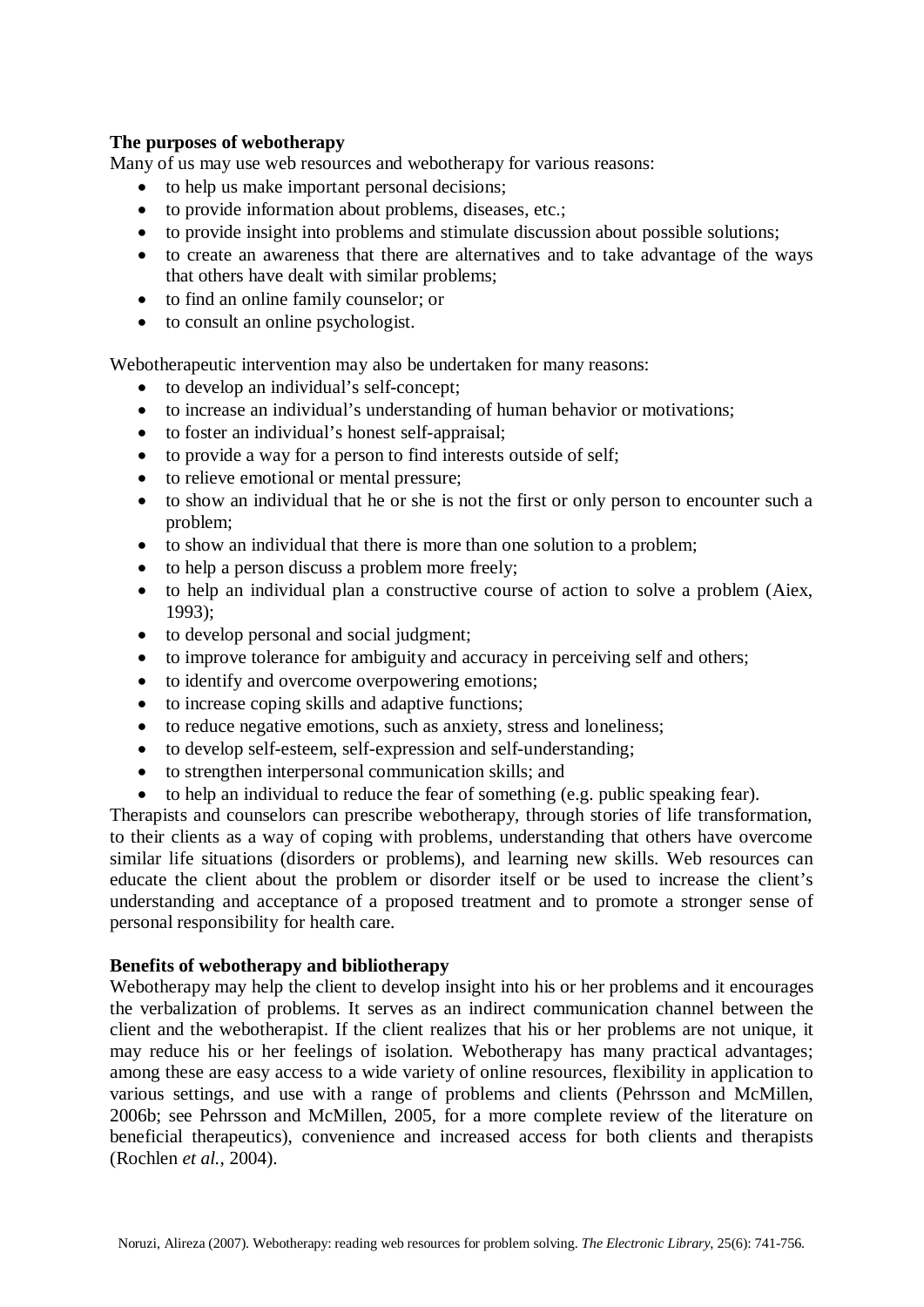Webotherapy also has the potential to serve people with limited mobility, physical disability, time restrictions, and limited access to mental health services (Rochlen *et al.*, 2004). Patients living in remote areas, physically disabled patients with restricted mobility, or patients who are reluctant to seek face-to-face therapy because of anxiety or fear of stigmatization may be reached through the web (Lange *et al.*, 2003).

Pehrsson and McMillen (2006b) list the benefits of bibliotherapy that are most frequently mentioned by experienced therapists, which are really the benefits of webotherapy:

- provides a window increases awareness of and empathetic understanding for other cultures, lifestyles and lived experiences;
- provides a mirror increases appreciation of, pride in and identification with one's own ethnic/cultural identity;
- $\bullet$  promotes coping skills;
- provides information and alternatives;
- stimulates discussion of feelings and ideas;
- increases enjoyment of literature and reading; and
- enhances insight and integration.

Webotherapy can also be examined as a low-cost option for people with both depressive and anxiety disorders. Its effects can be enhanced with re-enforcement and support by clinicians (practitioners). It is a client-friendly, high-tech, low-cost, easy to use, inexpensive, selfimplemented and non-invasive technique to heal the emotional wounds of illness.

#### **Stages of webotherapy**

Webotherapy is an adjunct to other therapies, consisting of four stages:

- (1) Identification of the client's needs, emotions and issues.
- (2) Selection of appropriate web resources that directly address the client's socioemotional difficulties, that allow the client to identify personally with the source's main character, and that provide correct information about a presenting problem (the therapist should read the resource before recommending it to a client; the therapist should be aware of the complexity and length of the resource and should take into account the client's age, gender, background, reading level, and interests). The selection process takes skill and insight, as the web resources must provide correct information about a problem while not imparting a false sense of hope.
- (3) Presentation of web resources carefully and strategically so that the client is able to see similarities between himself or herself and the characters in the selected resources, and applying the technique through developmentally appropriate strategies by holding discussions with the client by asking the following questions:
	- o What is the story about?
	- o How does the story make you feel?
	- o Who is the main character?
	- o What problem did the main character encounter?
	- o How did the main character solve the problem?
	- o If you faced a similar problem, what might you do? (Sullivan and Strang, 2003).

These discussions provide therapists with the opportunity to determine whether the client adequately understands the selection's message; and

(4) Follow-up of the client after reading the resources (e.g. retelling of the story, analyzing decisions of characters, role-playing, creative problem-solving, discussing right and wrong, morals, the strong and weak points of the main character, resolving the story in a different way), encouraging the client to think about how he or she relates to the self. Each of these stages must be carefully considered by the therapist.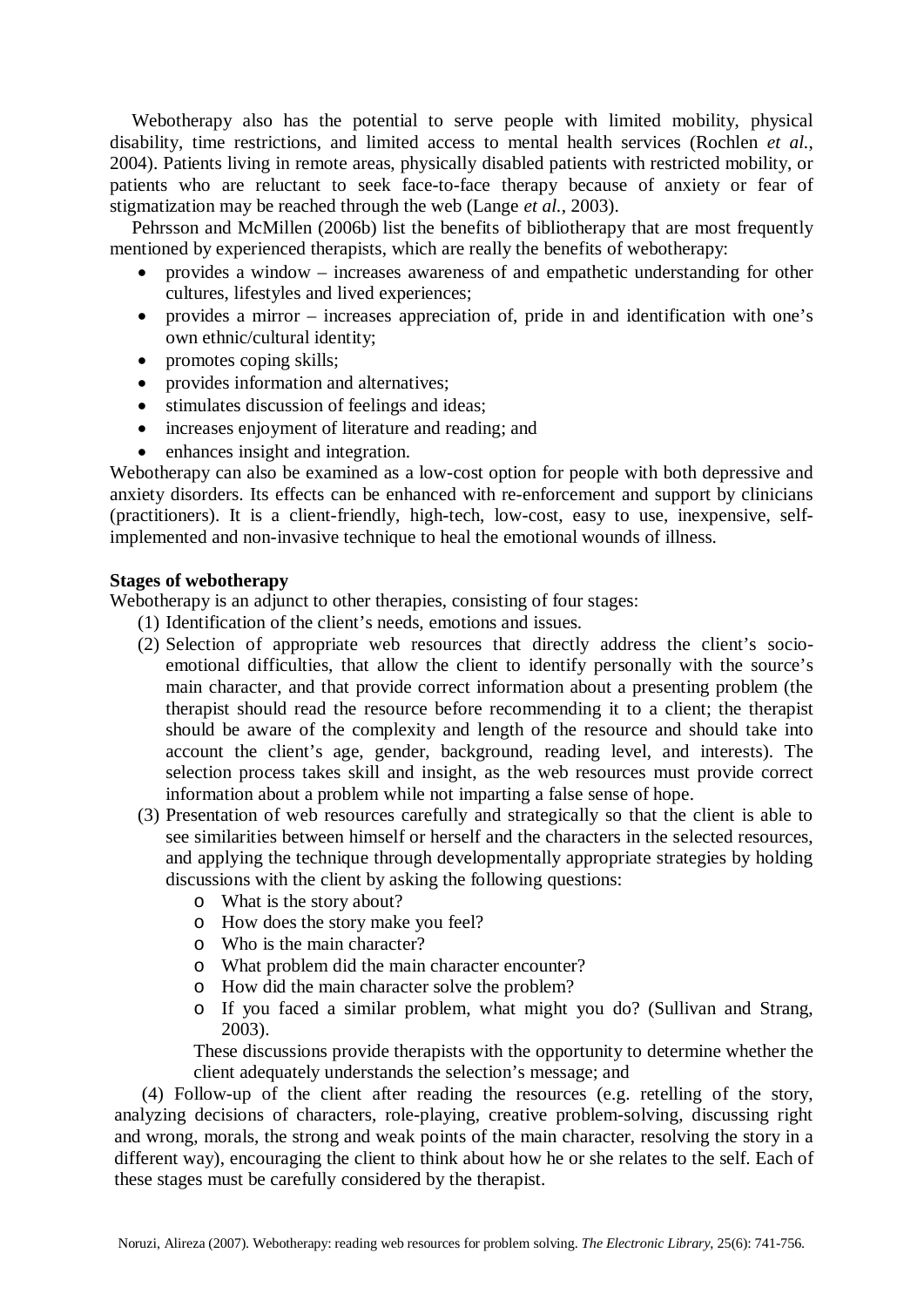The main criteria to select a web resource are as follows:

- o the web resource should offer useful content on the problem area covered;
- o the web resource should focus on one or more of the clinical or psychological topics covered in the work; and
- o the web resource should be clearly appropriate to the implementation of the webotherapeutic process.

As an alternative to traditional medication, doctors can refer patients who are struggling through bouts of stress, depression and anxiety to a webotherapist at a hospital library, at a public library, or an online webotherapist. The webotherapist will then scan the web to create a customized course of web resources designed to cure each client's particular problem. The goal is to pair patients with web resources that will serve as an inspiration for them to get better or at least cheer them up. The assumption is that reading particular web resources can cheer patients up. The idea is that webotherapists should talk to clients, find out what kind of things they normally like to read, why they are stressed or ill, and then prescribe them an individual list of web resources. Webotherapists should maintain lists of web resources that they think might help people in different situations. The goal for webotherapists is to know this material in case someone comes in and wants it.

## **Types of webotherapy**

Based on the types of bibliotherapy, there are three types of webotherapy. Whichever approach it involves, webotherapy requires careful planning.

### *Developmental*

Developmental webotherapy involves helping clients in their normal health and development. It focuses on helping clients cope with developmental needs rather than relying on a clinical or individualized approach. The advantage of this approach is that therapists can identify the concerns of their clients and address the issues before problems arise. It is defined as the use of literature and facilitative processes by skilled helpers to assist individuals in dealing with life transitional and normal developmental issues (Pehrsson and McMillen, 2006b).

## *Clinical*

In clinical webotherapy, skilled practitioners use webotherapeutic methods to help individuals experiencing serious emotional and behavioral problems. It is defined as the use of literature and facilitative processes by skilled mental health or medical clinicians in meeting a deliberate therapeutic goal for the purpose of assisting individuals in dealing with severe disorders and traumatic life experiences (Pehrsson and McMillen, 2006b).

#### *Interactive*

In interactive webotherapy, participants engage in activities that help them reflect on what they read, such as group discussion and dialogue journal writing (Palmer *et al.*, 1997; Anderson and MacCurdy, 2000; Morawski and Gilbert, 2000; Hayati Abdullah, 2002). The reader becomes part of the unfolding intellectual and emotional process of the story, and in struggling to understand what is being communicated at the deepest levels, the reader responds by making a positive alternation or modification in behavior or attitude (Myers, 1998).

#### **Discussion**

An advantage of webotherapy materials is their accessibility. They can be delivered and distributed through the e-mail, discussion groups, web pages and weblogs. The web, especially the weblog, is one of the means used to purge emotions, heal or comfort each other,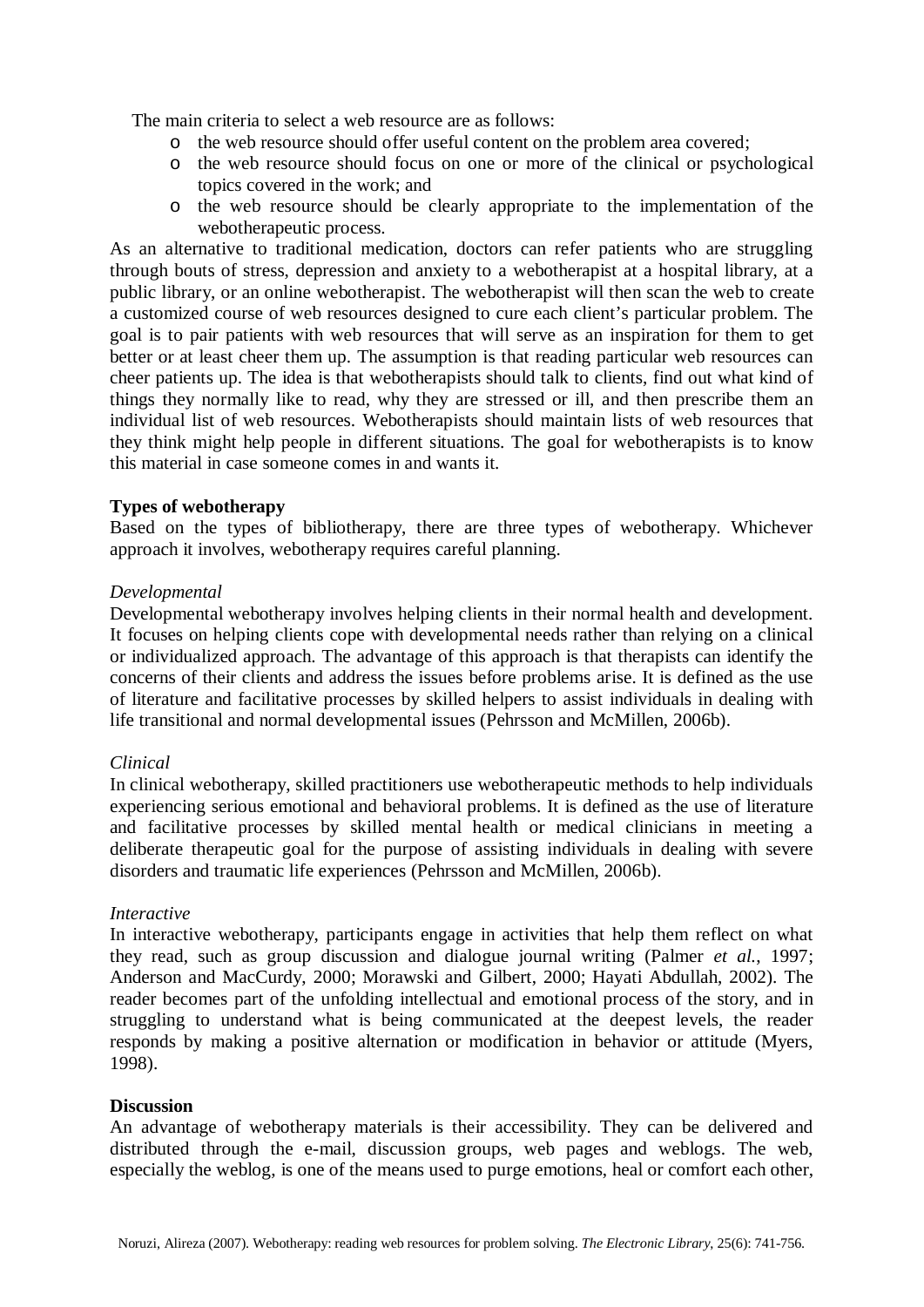writer (blogger) and reader alike. As an example, a patient blogger can give perspective, hope and determination to other potential patients diagnosed with the same problems (e.g. drug and alcohol abuse, communication disorders, socio-emotional difficulties, grief and loss, relationship or family problems, death of a loved one, separation and divorce, social phobias, etc.). A patient blogger can recommend and share his or her experiences with people who fall ill. Thus, the weblog offers a forum for the exchange of experiences, advice and opinions from fellow patients, their relatives or indeed anyone interested enough to visit his or her weblog. In fact, weblog is a writing therapy technique. As a patient blogger writes, she or he is typically reading what she or he is writing. This in turn has the potential to impact on himself or herself as she or he writes, and so impact on what she or he writes next. Therefore, blogging is a *literary mirror and an externalizing mechanism* for patient bloggers to see themselves in print. There they are, looking at themselves. This process allows bloggers to develop some distance from their problems and to see themselves and their relationships as distinct from the problem itself.

Webotherapy can be used as an adjunct to individual or group therapy and is a form of self-administered treatment in which web resources provide a means of self-improvement or help to alleviate distress, to increase awareness and enhance lifestyle changes.

#### **Conclusion**

Webotherapy is a suitable way to learn new skills in problem-solving, coping and troubleshooting. It promotes spirituality and self-help and leads to mutual help. It is worth noting that a single webotherapeutic session is not sufficient to effect real change in clients. Therefore, a variety of follow-up activities can be used to help clients bridge the gap between their readings and personal application to their own lives. Webotherapists can establish online discussion groups and newsgroups to be used by clients with mental disorders, providing access for clients to state their questions or comments and receive replies from other clients or health care professionals.

Webotherapy has a broad range of applications with individuals of all ages, and is used for health maintenance, and among populations requiring treatment for various situations (addicts, adolescents, families with problems, the learning disabled, the elderly, the physically challenged, and survivors of violence, abuse and incest). However, since webotherapy cannot be used with all clients, for all purposes, or in all settings, practitioners must be selective in its use. The therapist must be aware of the limitations of the webotherapeutic approach. Inevitably, responses to webotherapy differ from client to client. Consequently, every user needs his or her web resource.

In addition, future studies need to compare webotherapy interventions with traditional generally face-to-face bibliotherapeutic approaches in order to determine whether webotherapy approaches could replace bibliotherapy, or whether it should be viewed as an adjunct to bibliotherapy.

#### **Acknowledgments**

The author wishes to thank Mrs. Marjorie Sweetko for her helpful comments in producing the paper.

## **References**

- Afolayan, J.A. (1992), "Documentary perspective of bibliotherapy in education", *Reading Horizons*, Vol. 33 No. 2, pp. 137-48.
- Aiex, N.K. (1993), "Bibliotherapy", Report No. EDO-CS-93-05, Office of Educational Research and Improvement, Indiana University, Bloomington, IN, ERIC No. ED357333, available at: [http://reading.indiana.edu/ieo/digests/d82.html](http://:@reading.indiana.edu/ieo/digests/d82.html)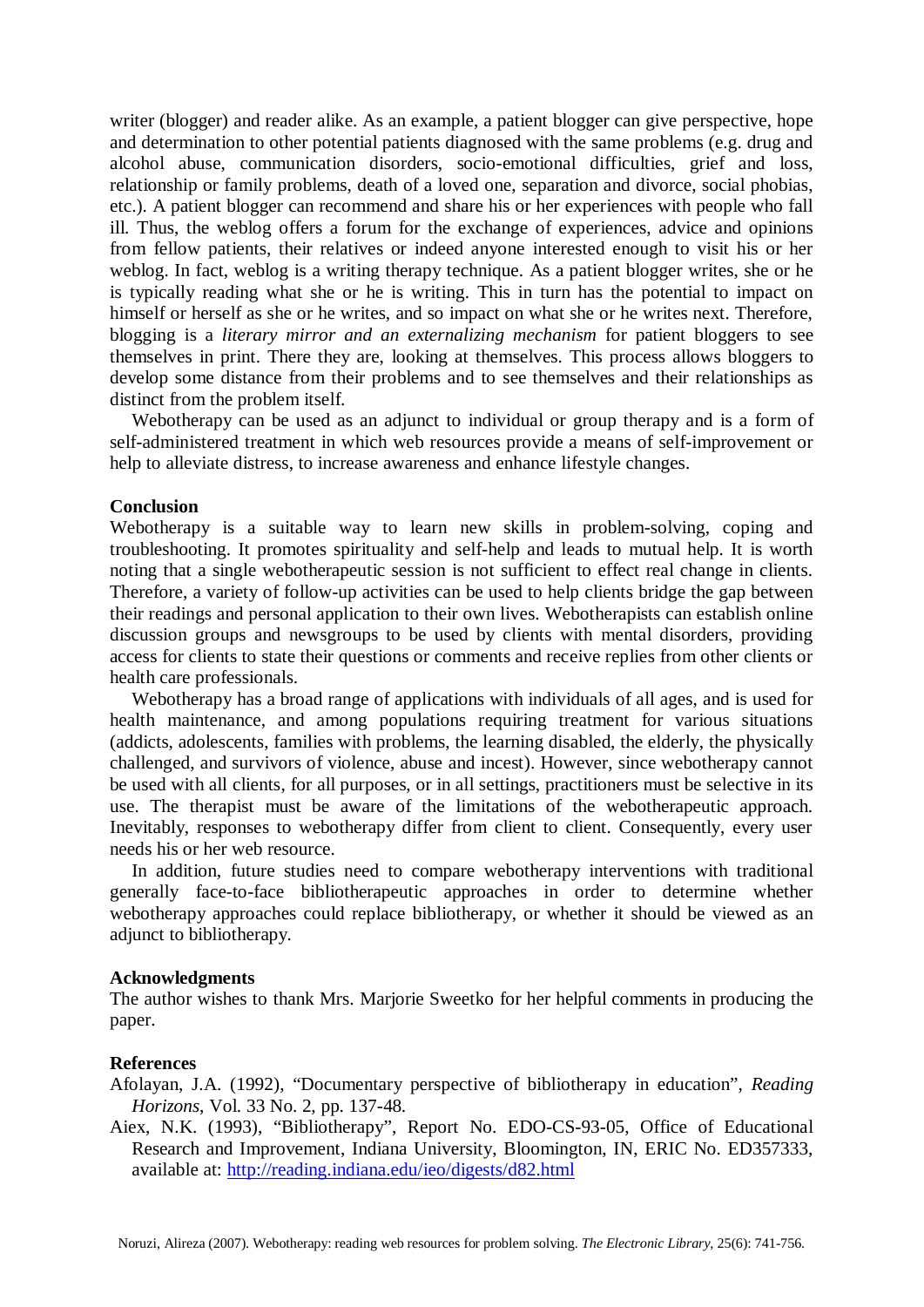- Anderson, C.M. and MacCurdy, M.M. (2000), *Writing and Healing: Toward an Informed Practice*, National Council of Teachers of English, Urbana, IL.
- Andersson, G. and Kaldo, V. (2004), "Internet-based cognitive behavioral therapy for tinnitus", *Journal of Clinical Psychology*, Vol. 60 No. 2, pp. 171-8.
- Andersson, G., Strömgren, T., Ström, L. and Lyttkens, L. (2002), "Randomized controlled trial of Internet-based cognitive behavior therapy for distress associated with tinnitus", *Psychosomatic Medicine*, Vol. 64 No. 5, pp. 810-6.
- Bowen, J. (2000), "A spoonful of Dickens", available at: [http://archive.salon.com/books/feature/2000/08/08/bibliotherapy/](http://:@archive.salon.com/books/feature/2000/08/08/bibliotherapy/)
- Campbell, R. (1989), *Psychiatric Dictionary*, 6th ed., Oxford University Press, New York, NY.
- Carlbring, P. and Andersson, G. (2006), "Internet and psychological treatment. How well can they be combined?", *Computers in Human Behavior*, Vol. 22 No. 3, pp. 545-53.
- Carlbring, P., Furmark, T., Steczko, J., Ekselius, L. and Andersson, G. (2006), "An open study of Internet-based bibliotherapy with minimal therapist contact via email for social phobia", *Clinical Psychologist*, Vol. 10 No. 1, pp. 30-8.
- Castelnuovo, G., Gaggioli, A., Mantovani, F. and Riva, G. (2003), "New and old tools in psychotherapy: the use of technology for the integration of traditional clinical treatments", *Psychotherapy: Theory, Research, Practice, Training*, Vol. 40 Nos 1/2, pp. 33-44.
- Christensen, H. and Griffiths, K. (2000), "The Internet and mental health literacy", *Australian and New Zealand Journal of Psychiatry*, Vol. 34 No. 6, pp. 975-9.
- Christensen, H., Griffiths, K.M. and Korten, A. (2002), "Web-based cognitive behavior therapy: analysis of site usage and changes in depression and anxiety scores", *Journal of Medical Internet Research*, Vol. 4 No. 1, e3, available at: [http://www.jmir.org/2002/1/e3/](http://:@www.jmir.org/2002/1/e3/)
- Cottrell, S. (2005), "E-therapy: the future?", *Healthcare Counselling & Psychotherapy Journal*, Vol. 5 No. 1, pp. 18-21.
- Cronje, K.B. (1993), "Bibliotherapy in Seventh-Day Adventist education using the information media for character development", *International Faith and Learning Seminar*, Helderberg College, Somerset West, November/December, available at: [http://www.aiias.edu/ict/vol\\_12/12cc\\_049-066.htm](http://:@www.aiias.edu/ict/vol_12/12cc_049-066.htm)
- Crothers, S. (1916), "A literary clinic", *Atlantic Monthly*, Vol. 118, September, pp. 291-302.
- Dubin, J., Simon, V. and Orem, J. (1998), "Analysis of survey results", paper presented for the New York University School of Social Work, New York, NY (cited in King and Moreggi, 1998).
- Eysenbach, G. and Diepgen, T.L. (1998a), "Responses to unsolicited patient email requests for medical advice on the world wide web", *Journal of the American Medical Association*, Vol. 280, pp. 1333-5.
- Eysenbach, C. and Diepgen, T. (1998b), "Towards quality management of medical information on the internet: evaluation, labelling, and filtering of information", *British Medical Journal*, Vol. 317 No. 7171, pp. 1496-502, available at: [http://bmj.bmjjournals.com/cgi/content/full/317/7171/1496](http://:@bmj.bmjjournals.com/cgi/content/full/317/7171/1496)
- Glueckauf, R.L., Pickett, T.C., Ketterson, T.U., Loomis, J.S. and Rozensky, R.H. (2003), "Preparation for the delivery of telehealth services: a self-study framework for expansion of practice", *Professional Psychology: Research and Practice*, Vol. 34 No. 2, pp. 159-63.
- Griffiths, M. (2005), "Online therapy for addictive behaviors*", Cyberpsychology & Behavior*, Vol. 8 No. 6, pp. 555-61.
- Grohol, J.M. (2000), *The Insider's Guide to Mental Health Resources Online*, Guilford Press, New York, NY.
- Grohol, J.M. (2001), "Best practices in e-therapy: clarifying the definition of e-therapy", May 2, last reviewed 16 January 2005, available at: [http://psychcentral.com/best/best5.htm](http://:@psychcentral.com/best/best5.htm)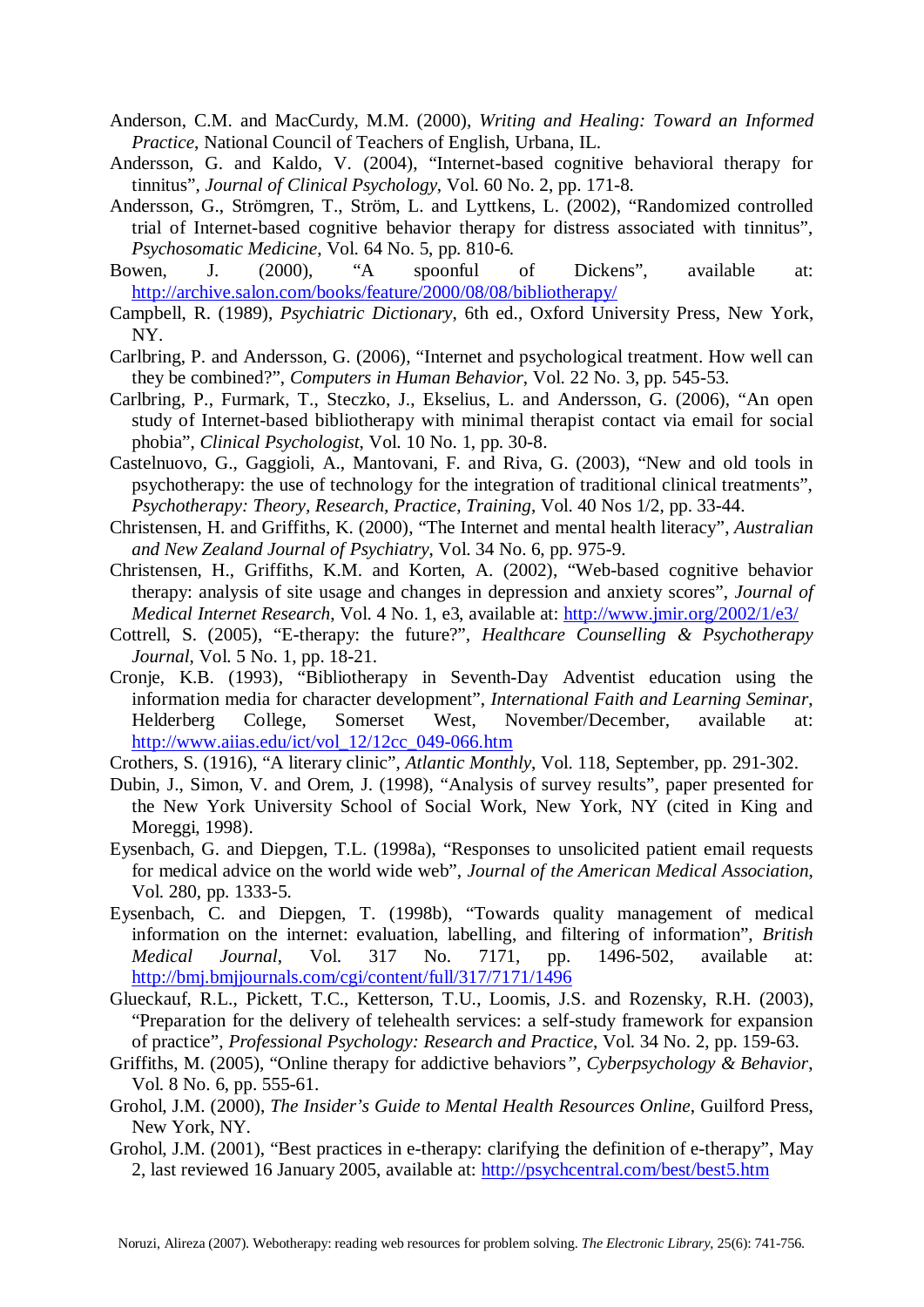- Gustafson, D.H., Hawkins, R.P., Boberg, E., Pingree, S., Serlin, R.C., Graziano, F. and Chan, C.L. (1999), "Impact of a patient-centered, computer-based health information/support system", *American Journal of Preventative Medicine*, Vol. 16 No. 1, pp. 1-9.
- Haas, L.J., Benedict, J.G. and Kobos, J.C. (1996), "Psychotherapy by telephone: risks and benefits for psychologists and consumers", *Professional Psychology: Research and Practice*, Vol. 27 No. 2, pp. 154-60.
- Hayati Abdullah, M. (2002), "Bibliotherapy", Digest Number 177, ERIC Digests (073), available at: [http://www.indiana.edu/~reading/ieo/digests/d177.html](http://:@www.indiana.edu/%7Ereading/ieo/digests/d177.html)
- Kelly, W., Connolly, V., Bilous, R., Stewart, A., Nag, S., Bowes, D., Loader, B. and Muncer, S. (2002), "Reader beware: diabetes advice on the web", *Practical Diabetes International*, Vol. 19 No. 4, pp. 108-10.
- King, S.A. and Moreggi, D. (1998), "Internet therapy and self help groups the pros and cons", in Gackenbach, J. (Ed.), *Psychology and the Internet: Intrapersonal, Interpersonal and Transpersonal Implications*, Academic Press, San Diego, CA, pp. 77-109, available at: [http://webpages.charter.net/stormking/Chapter5/index.html](http://:@webpages.charter.net/stormking/Chapter5/index.html)
- Kirk, M.A. (1997), "Current perceptions of counseling and counselor education in cyberspace", *Counseling Today*, Vol. 39 No. 7, pp. 17-18.
- Lange, A., Rietdijk, D., Hudcovicova, M., van de Ven, J.P., Schrieken, B. and Emmelkamp, P.M.G. (2003), "Interapy: a controlled randomized trial of the standardized treatment of posttraumatic stress through the Internet", *Journal of Consulting and Clinical Psychology*, Vol. 71 No. 5, pp. 901-9.
- Litz, B.T., Williams, L., Wang, J., Bryant, R. and Engel, C.C. Jr (2004), "A therapist-assisted internet self-help program for traumatic stress", *Professional Psychology: Research and Practice*, Vol. 35 No. 6, pp. 628-34.
- Morawski, C.M. and Gilbert, J.N. (2000), "Developmental interactive bibliotherapy", *College Teaching*, Vol. 48 No. 3, pp. 108-14.
- Murphy, L.J. and Mitchell, D.L. (1998), "When writing helps to heal: e-mail as therapy", *British Journal of Guidance & Counselling*, Vol. 26 No. 1, pp. 21-32.
- Myers, J.E. (1998), "Bibliotherapy and DCT: co-constructing the therapeutic metaphor", *Journal of Counseling and Development*, Vol. 76 No. 3, pp. 243-50.
- Norcross, J.C., Hedges, M. and Prochaska, J.O. (2002), "The face of 2010. A Delphi poll on the future of psychotherapy", *Professional Psychology: Research and Practice*, Vol. 33 No. 3, pp. 316-22.
- Noruzi, A. (2006), "Webotherapy and beyond", *Webology*, Vol. 3 No. 3, Editorial 9, available at: [http://www.webology.ir/2006/v3n3/editorial9.html](http://:@www.webology.ir/2006/v3n3/editorial9.html)
- Padach, K.M. (1984), *Long-term Telephone Psychotherapy*, Haworth Press, New York, NY.
- Palmer, B.C., Biller, D.L., Rancourt, R.E. and Teets, K.A. (1997), "Interactive bibliotherapy: an effective method for healing and empowering emotionally-abused women", *Journal of Poetry Therapy*, Vol. 11 No. 1, pp. 3-15.
- Pehrsson, D.E. and McMillen, P. (2005), "A bibliotherapy evaluation tool: grounding counsellors in the therapeutic use of literature", *The Arts in Psychotherapy*, Vol. 32 No. 1, pp. 47-59.
- Pehrsson, D.E. and McMillen, P. (2006a), "Bibliotherapy Education Project", January 18, available at: [http://bibliotherapy.library.oregonstate.edu](http://:@bibliotherapy.library.oregonstate.edu/)
- Pehrsson, D.E. and McMillen, P. (2006b), "Competent bibliotherapy: preparing counselors who use literature to be culturally responsive", *VISTAS Online 2006*, American Counseling Association, Montreal, Canada, April 2, available at: [http://counselingoutfitters.com/Pehrsson.htm](http://:@counselingoutfitters.com/Pehrsson.htm)